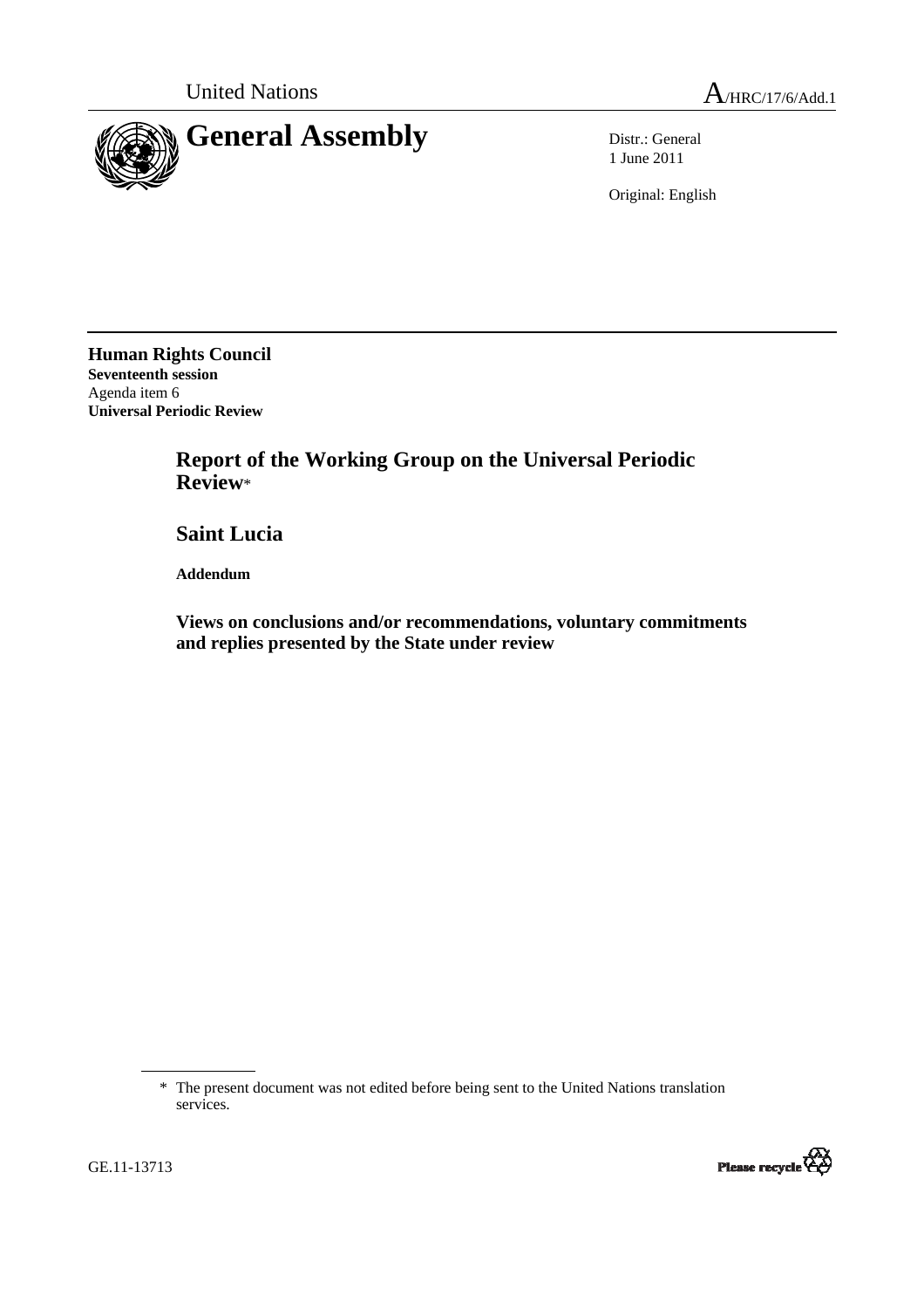#### **Ratifications**

- 89.1. Saint Lucia accepts the recommendation, to consider ratification of the following human rights Conventions:
	- (a) International Covenant on Civil and Political Rights (ICCPR),
	- (b) International Covenant on Economic, Social and Cultural Rights (IESCR),
	- (c) Convention on the Rights of Persons with Disabilities,

 (d) The United Nations Convention on Transnational Organised Crime (UNTOC) and,

- (e) The Protocol to Prevent, Suppress and Punish Trafficking in Persons.
- 89.2. Saint Lucia accepts this recommendation to the extent and manner articulated at paragraph 1 above.
- 89.3. Saint Lucia accepts this recommendation to the extent and manner articulated at paragraph 1 above.
- 89.4. Saint Lucia accepts the recommendation to the extent and manner articulated at paragraph 1 above. Saint Lucia does not accept the aspect of the recommendation with regard to ratification of the Optional Protocol under the ICCPR.
- 89.5. Saint Lucia accepts the recommendation.
- 89.6. Saint Lucia accepts this recommendation to the extent and manner articulated at paragraph 1 above. Saint Lucia condemns any acts of torture, cruel, inhuman or degrading treatment or punishment, against any persons, as is clearly provided for in Saint Lucia's Constitution and in other domestic legislation.
- 89.8. Saint Lucia accepts this recommendation to the extent and manner articulated at paragraph 1 above. Saint Lucia also accepts this recommendation as relates to enactment of domestic laws.
- 89.9. Saint Lucia accepts this recommendation to the extent and manner articulated at paragraph 1 above. Saint Lucia will also consider the aspect of the recommendation as it relates to signing and ratifying the Optional Protocol on the Convention on the Elimination of All forms of Discrimination Against Women (CEDAW) and will consider signing and ratifying the Optional Protocols on the Convention of the Rights of the Child (CRC).
- 89.10. Saint Lucia accepts this recommendation to the extent and manner articulated at paragraph 1 above. With respect to the Optional Protocols of CEDAW and the CRC, reference is made to paragraph 9.
- 89.11. Saint Lucia accepts this recommendation to the extent and manner articulated at paragraph 1 above. Saint Lucia does not accept the aspect of the recommendation relating to Optional Protocols of the ICCPR. Regarding the Optional Protocols on Rights of the Child, reference is made to paragraph 9. On the Convention against Torture, Saint Lucia reiterates the comments in this regard, expressed at paragraph 6 above.
- 89.12. Saint Lucia accepts this recommendation to the extent and manner articulated at paragraph 1 above. With regard to the Optional Protocols, see reference at paragraph 11 above. Relevant comments at paragraph 6 are reiterated as regards the Convention against Torture.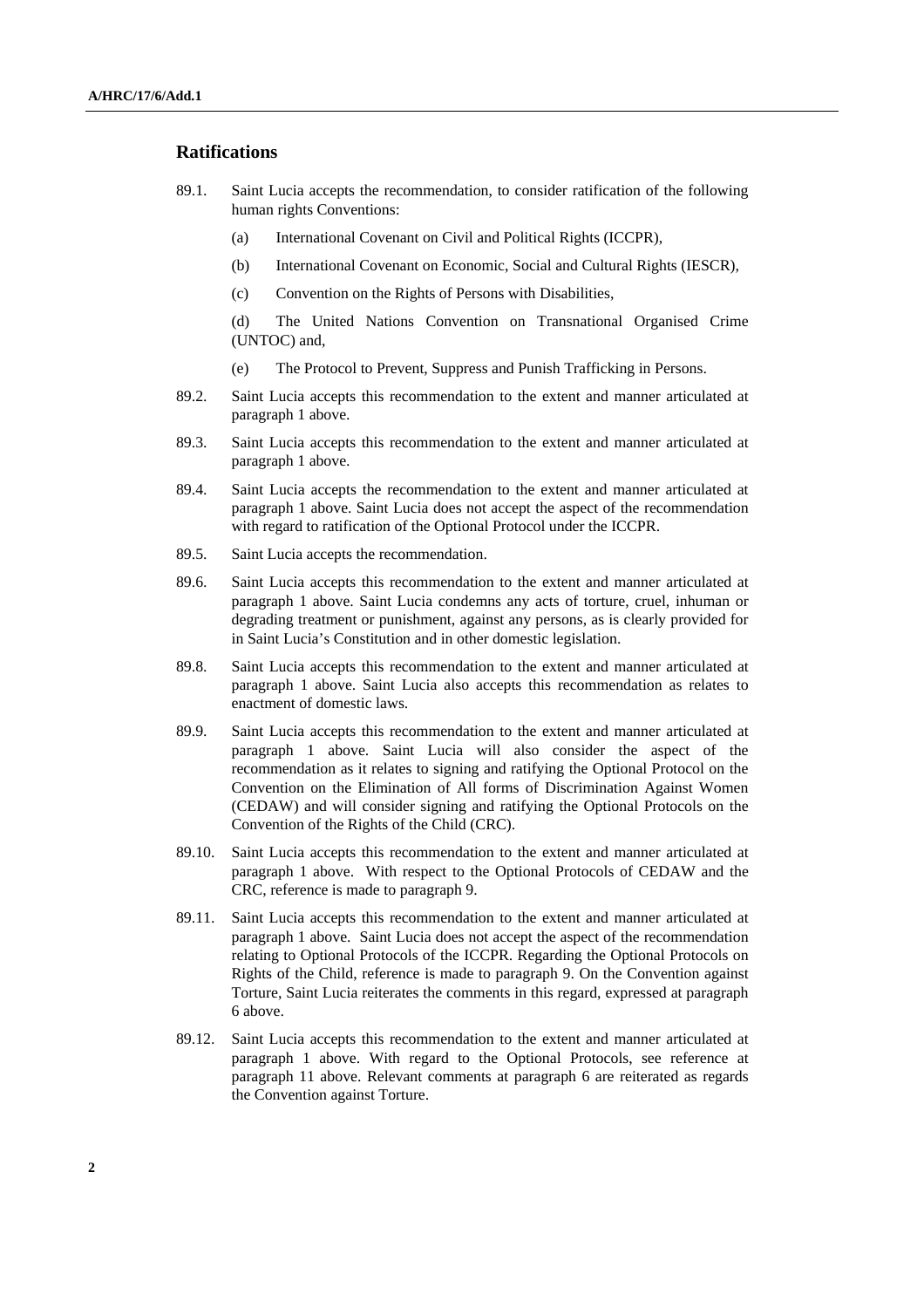- 89.13. Saint Lucia accepts this recommendation in the manner articulated at paragraph1 above; and with regard to the optional protocols, reiterates its' comments at paragraph 11 above.
- 89.14. Saint Lucia accepts this recommendation in the manner articulated at paragraph1 above.
- 89.15. Saint Lucia accepts this recommendation in the manner articulated at paragraph1 above.
- 89.16. Saint Lucia accepts this recommendation in the manner articulated at paragraph1 above. Saint Lucia does not accept the aspect of the recommendation which relates to the Optional Protocol.
- 89.17. Saint Lucia accepts this recommendation to the extent and the manner articulated at paragraph1 above. Regarding the Convention against Torture, paragraph 6 is hereby referenced. Regarding the Optional Protocol of CEDAW, paragraph 9 is referenced. Saint Lucia agrees to incorporate provisions of ratified instruments into domestic law.
- 89.18. Saint Lucia accepts this recommendation to the extent and manner articulated at paragraph 1 above. Saint Lucia does not accept the aspects of the recommendation relating to the Optional Protocols of the ICCPR and IESCR. Regarding the Optional Protocol of CEDAW, paragraph 9 is referenced. Regarding the Convention Against Torture paragraph 6 is referenced.
- 89.19. Saint Lucia accepts this recommendation.
- 89.20. Saint Lucia does not accept the recommendation as relates to the Optional Protocol as the Constitution of Saint Lucia and domestic legislation already contain provisions which safeguard the rights of all persons against Torture and other cruel, inhuman or degrading treatment or punishment. Saint Lucia condemns torture and violence against persons and will consider the necessity for establishing a National Preventative mechanism as recommended.
- 89.21. Saint Lucia accepts this recommendation as articulated in paragraph 9 above.
- 89.22. Saint Lucia accepts this recommendation.
- 89.23. Saint Lucia accepts this recommendation in the manner articulated at paragraph 1 above.
- 89.24. Saint Lucia does not accept this recommendation at this point in time due to capacity constraints.
- 89.25. Saint Lucia ratified the Rome Statute of the International Criminal Court in August 2010.
- 89.26. Saint Lucia is unable to consider this recommendation at this point in time, due to capacity and resource constraints. Saint Lucia aptly recognizes the issue of Genocide as a general human rights concern.
- 89.27. Saint Lucia accepts this recommendation in the manner articulated at paragraph 1 above. Anti-trafficking legislation, which especially safeguards the rights of women and children, was enacted in 2010. Saint Lucia agrees to strengthen cooperation with countries in the region, as recommended.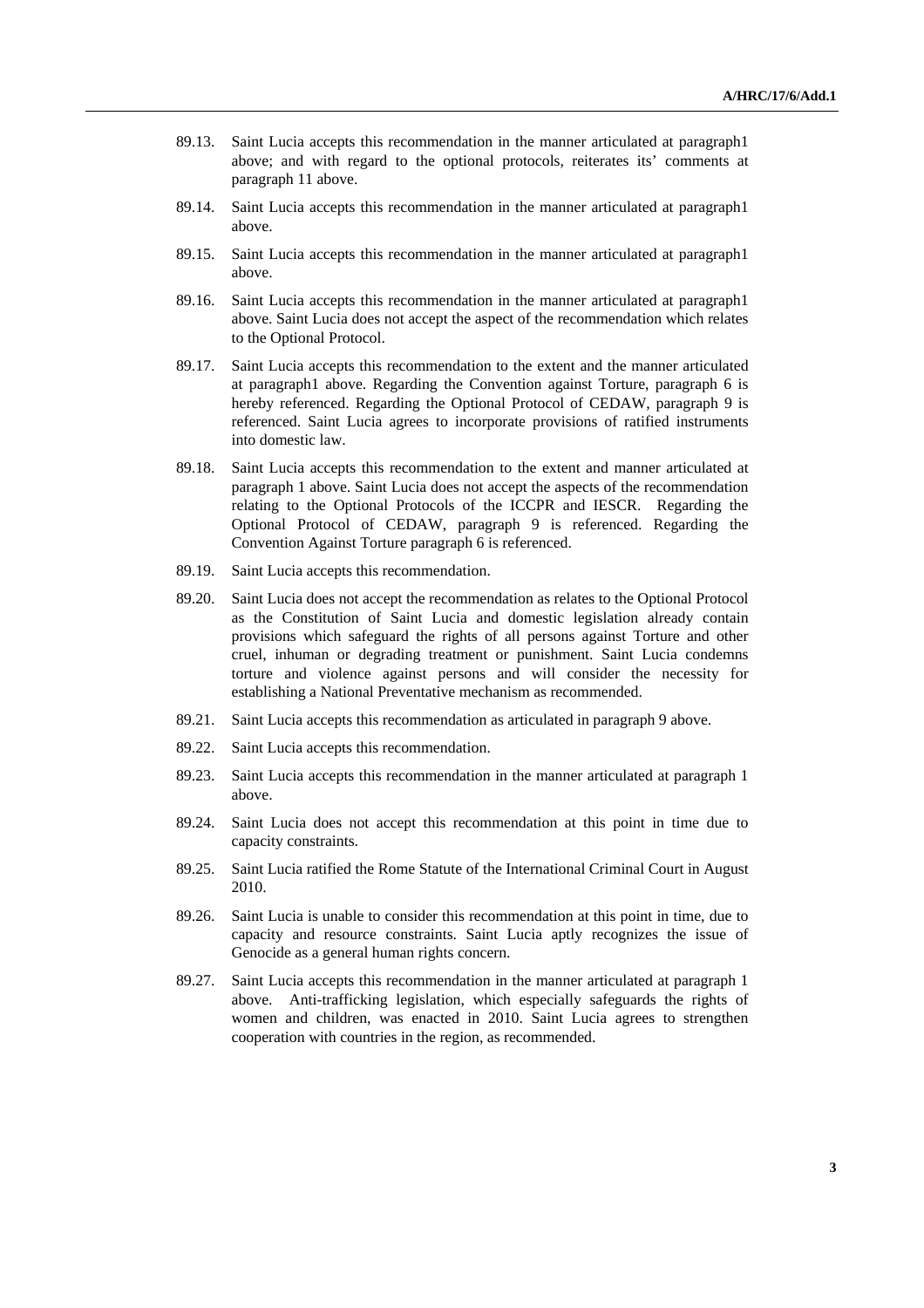# **Legislative Framework**

- 89.28. Saint Lucia accepts the recommendation and also notes that many provisions of the Convention are currently being implemented though a plethora of existing legislation.
- 89.29. Saint Lucia accepts the recommendation, to the extent referenced at paragraph 30 below.
- 89.30. Saint Lucia accepts this recommendation, to the extent referenced at paragraphs 81–84 below.
- 89.31. Saint Lucia accepts the recommendation.
- 89.32. Saint Lucia accepts this recommendation, and informs that this matter is currently being addressed through the sub-regional framework of the OECS.
- 89.33. Saint Lucia accepts the recommendation, but reiterates comments expressed at paragraphs 81–84 below.
- 89.34. Saint Lucia accepts the recommendation.
- 89.35. Saint Lucia is unable to fully accept this recommendation at this point in time, insofar as the term/language "sexual orientation" still requires standard international definition. Otherwise, the constitution of Saint Lucia guarantees the protection of fundamental rights and freedoms to all Saint Lucians, in a similar manner as contained in the Universal Declaration of Human Rights.

#### **Strengthening of Human Rights Institutions**

- 89.36. Saint Lucia accepts the recommendation and notes that The Integrity Commission, established by virtue of the Integrity in Public Life Act (2004), is already empowered to receive and investigate complaints against public officials.
- 89.37, 89.38, 89.39.

 Saint Lucia notes that the office of the Parliamentary Commissioner/Ombudsman established under the constitution, positively functions to protect citizens against violations of their fundamental rights. Saint Lucia will consider strengthening the Ombudsman's office as a more feasible option at this time. Saint Lucia, is willing to cooperate with special procedures when called upon to do so.

- 89.40. Saint Lucia accepts the recommendation, and is already acting accordingly.
- 89.41. Saint Lucia accepts the recommendation and notes that significant strides have already been made in this direction.
- 89.42. Saint Lucia accepts the recommendation, and is already acting accordingly.

#### **Marginalised Youth**

89.43, 89.44, 89.45.

Saint Lucia accepts these recommendation and is already acting accordingly.

89.46. Saint Lucia accepts the recommendation.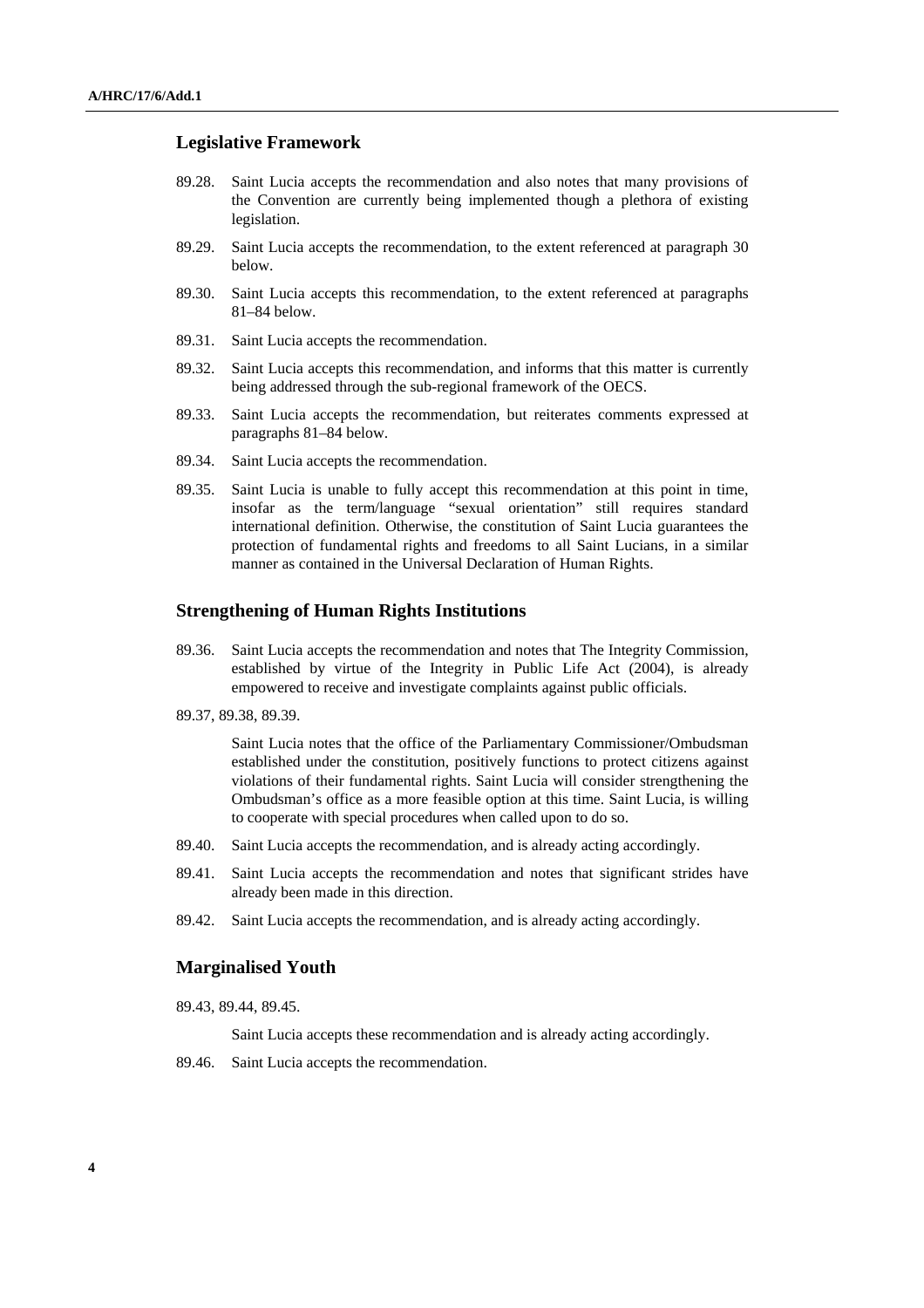# **Children**

- 89.47. Saint Lucia accepts the recommendation and will continue to act accordingly.
- 89.48. Saint Lucia accepts the recommendation and informs that legislative reforms are on-going in this direction.
- 89.85. Saint Lucia accepts this recommendation. The Labor Code of 2006, soon to be implemented, addresses nearly all of concerns regarding child labour, and conditions of work. The Code devotes an entire section to the employment of children and young persons.
- 89.91. Saint Lucia accepts the recommendation.
- 89.103. Saint Lucia accepts the recommendation and will continue to act accordingly.
- 89.107. Saint Lucia accepts the recommendation and will continue to act accordingly.

#### **Standing Invitations to special procedures**

89.50, 89.51, 89.52, 89.53, 89.54, 89.55, 89.56.

 Saint Lucia accepts the recommendations on standing invitations, to the extent required by the United Nations, to effectively execute its' mandate, in keeping with Saint Lucia's international obligations.

### **Gender**

- 89.58. Saint Lucia accepts the recommendation, and will continue to act accordingly.
- 89.59. Saint Lucia accepts the recommendation. Saint Lucia has already made significant strides in this direction, and stereo-typical attitudes are becoming far less prevalent.
- 89.60. Saint Lucia accepts the recommendation. Paragraph 59 is reiterated.
- 89.61. Saint Lucia accepts the recommendation and notes that significant efforts have already been undertaken, through the implementation of legislation and policy, to positively guarantee the equality of these rights.
- 89.62. Saint Lucia accepts the recommendation and reiterates paragraph 61 above. Saint Lucia notes significant have been made with respect to violence against women.
- 89.63. Saint Lucia accepts the recommendation and states that it is already acting accordingly.

#### **Death Penalty**

89.64, 89.65, 89.66, 89.67, 89.68, 89.69, 89.70, 89.71.

 Saint Lucia does not accept these recommendations. Saint Lucia's political system is one of a constitutional democracy, and the current views of its' population are not supportive of abolition of the death penalty. Saint Lucia does note however, that the country has not performed any executions within the last 15 years.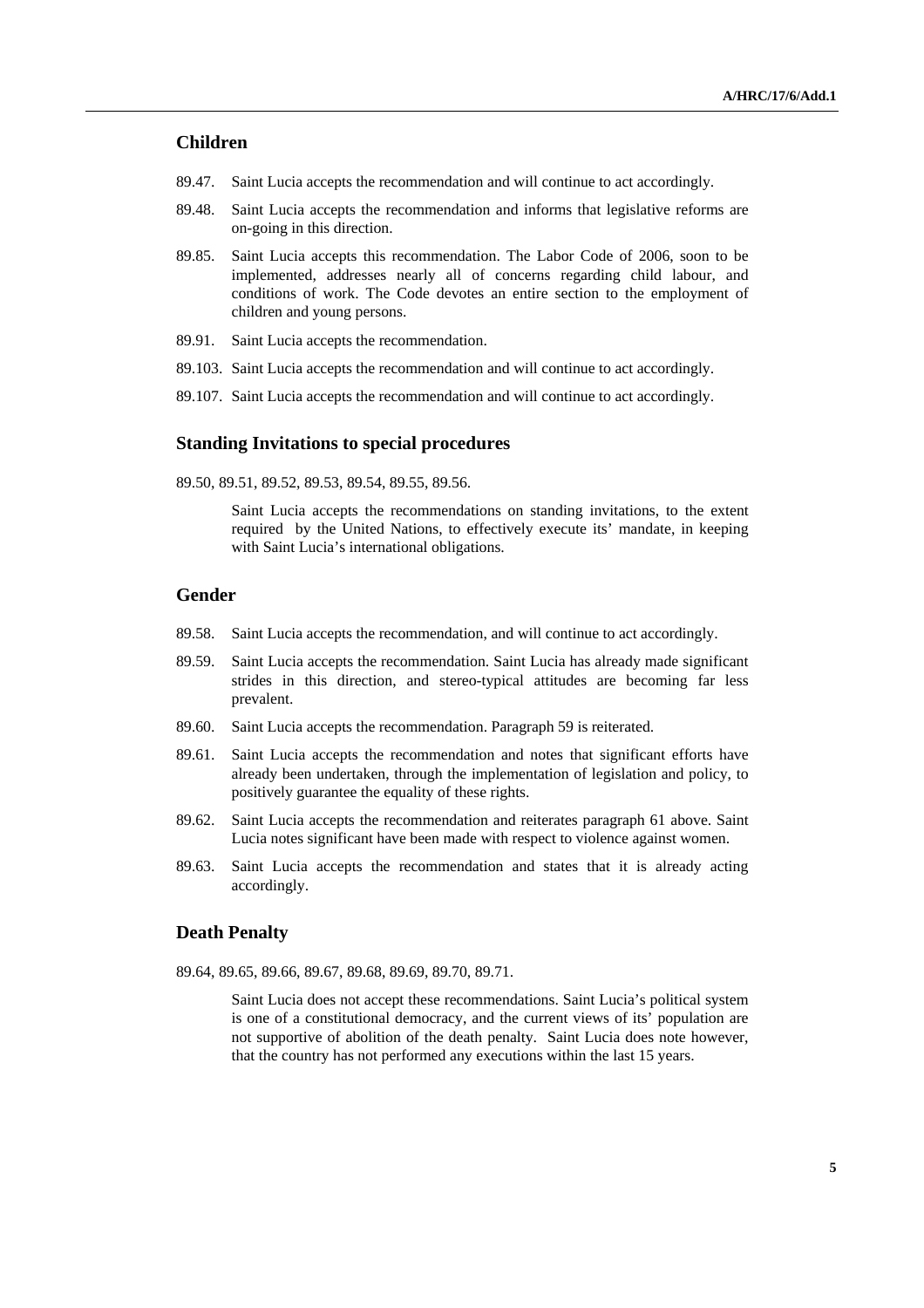# **Torture**

- 89.72. The Constitution of Saint Lucia contains provisions that protect its citizens from any form of torture or inhumane treatment. Further protections against any other forms of violence are to be found within the Criminal Code of Saint Lucia. Saint Lucia condemns any forms of violence against persons, and will continue to prosecute persons who violate such rights of others. Saint Lucia accepts the recommendation, and notes that it is already being implemented. Paragraph 73 below is reiterated.
- 89.73. Saint Lucia accepts the recommendation, and notes that it is already being implemented, utilising all available resources.

### **Women and violence**

- 89.74. Saint Lucia accepts the recommendation and will continue its efforts in this direction. Paragraphs 61 and 62 above are repeated.
- 89.75. Saint Lucia accepts the recommendation.
- 89.76. Saint Lucia accepts the recommendation. With regards to guaranteeing shelters for victims and free social and legal assistance, Saint Lucia will continue these efforts utilising all available resources.
- 89.77. Saint Lucia accepts the recommendation. Saint Lucia notes that the Women Support Centre was established in 2001 to provide a safe shelter for women who have to flee from their homes as a result of domestic violence. The centre facilitates the provision of temporary safe housing, legal support and counselling. Serious efforts are also made to provide clients at the centre with a measure of financial independence through job placement and training to obtain skills for employment. Clients are also assisted with accessing permanent housing in an effort to help improve the quality of their lives and enable them to take advantage of opportunities where they can maintain themselves and their children. The Government intends to continue efforts to ensure that all women have access to all resources, and necessary protections to enable them to live their lives free from violence and the fear of violence.
- 89.78. Saint Lucia accepts the recommendation and will continue to act accordingly.
- 89.79. Saint Lucia accepts this recommendation and will continue to act accordingly.
- 89.80. Prostitution is unlawful in Saint Lucia and the Government does not condone this activity. There is no official data or research, confirming or supporting a link between prostitution and the tourism industry. Consequently, there is a need for research to be conducted to determine the scope of this issue, before the recommendation can be actively considered.

### **Corporal Punishment**

89.81, 89.82, 89.83, 89.84.

 Saint Lucia is unable to accept these recommendations at this time. Saint Lucia recognizes the need to pursue alternative forms of discipline to corporal punishment. Amending the legislation which allows the use of corporal punishment remains a formidable challenge as non-violent corporal punishment is rooted in our tradition and culture. The government will continue efforts to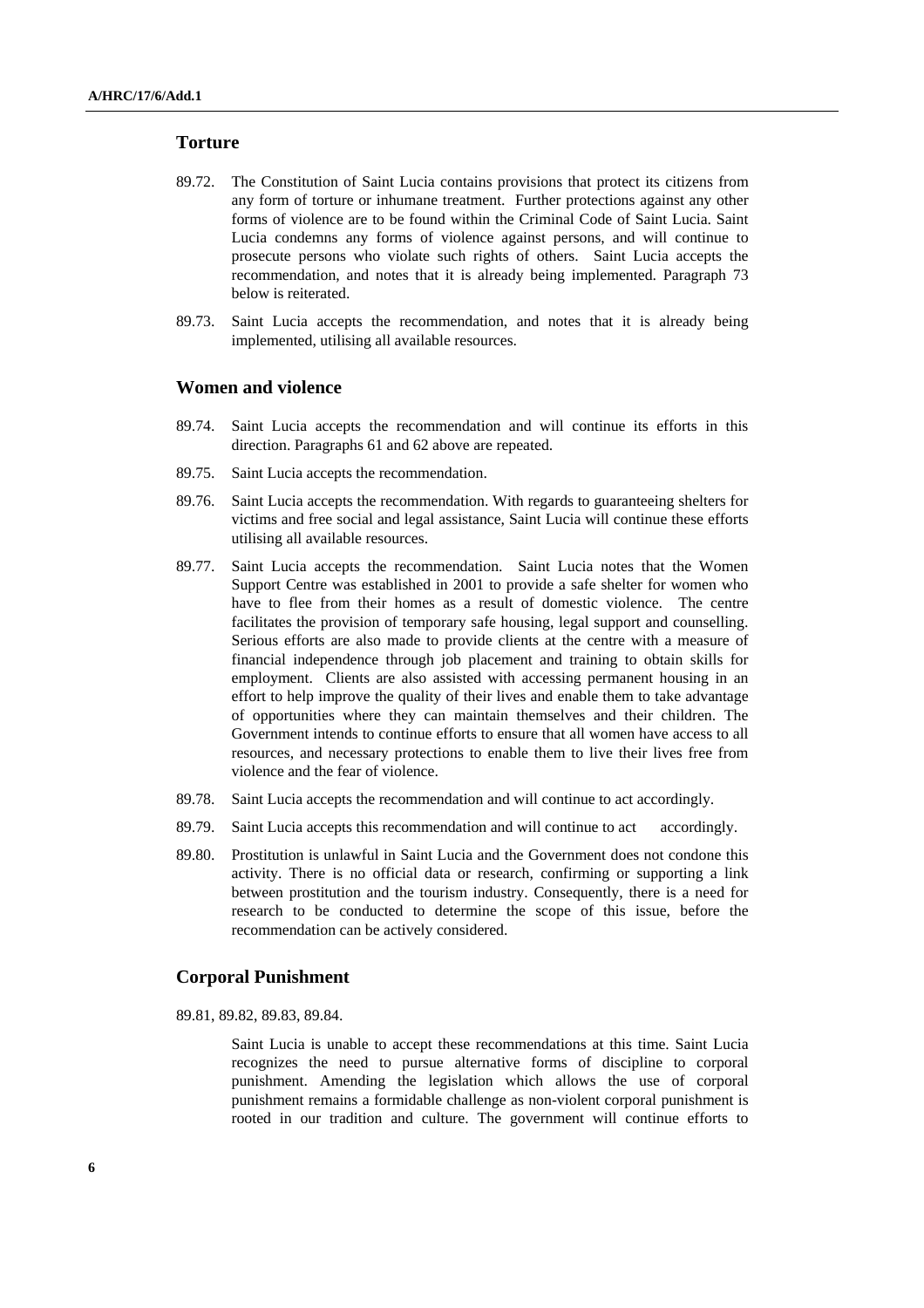promote positive, participatory and alternative forms of discipline in a manner consistent with the CRC (while respecting the right of parents to choose how to discipline their children, in conformance with human rights standards). The Government supports, and will continue to implement a gradual phasing out of corporal punishment and has already commenced this program within schools. The Government will intensify efforts to raise public awareness on this issue.

# **Police and Criminal Justice**

- 89.86. Saint Lucia accepts the recommendation and has already implemented it to a large extent. The Police Complaints Act (2003) established the Police Complaints Commission and Police Complaints Unit. The Complaints Unit receives, investigates and determines complaints and other related matters by the public against the police. The Commission is an independent body that oversees the complaints process. Saint Lucia will intensify efforts to adequately regulate this field.
- 89.87. Saint Lucia accepts the recommendation on the understanding that it is not a serious and prevalent problem. Allegations of excessive use of force against suspects and prisoners are exceptional. Training is already provided to Officers in such areas. Saint Lucia submits and will intensify its' efforts in this regard.
- 89.89. Saint Lucia accepts the recommendation and submits that it is already being implemented to some extent.
- 89.90. Saint Lucia accepts the recommendation and notes that it is already being implemented to a significant extent.

# **Sexual Orientation**

- 89.88. Saint Lucia accepts the recommendation on the understanding that all reported allegations of violence are thoroughly and promptly investigated, using all available resources. Saint Lucia condemns all forms of violence and human rights violations committed against all persons, including those of different sexual orientation.
- 89.92, 89.93, 89.94, 89.95, 89.96.

 Saint Lucia cannot accept these recommendations at this time, due to contrary legislative provisions, and deeply entrenched societal mores and values which are still to be overcome. Saint Lucia is currently in the process of constitutional reform and will continue to progressively amend its laws in keeping with the country's development and democratic processes. Saint Lucia will endeavor to raise public awareness, with regard to discrimination against any persons, where such discrimination occurs.

89.97. Saint Lucia accepts the recommendation and notes that the Government condemns all forms of violence and human rights violations committed against all persons. Saint Lucia notes that there are no known cases in Saint Lucia, where violence has been perpetrated against any human rights defenders.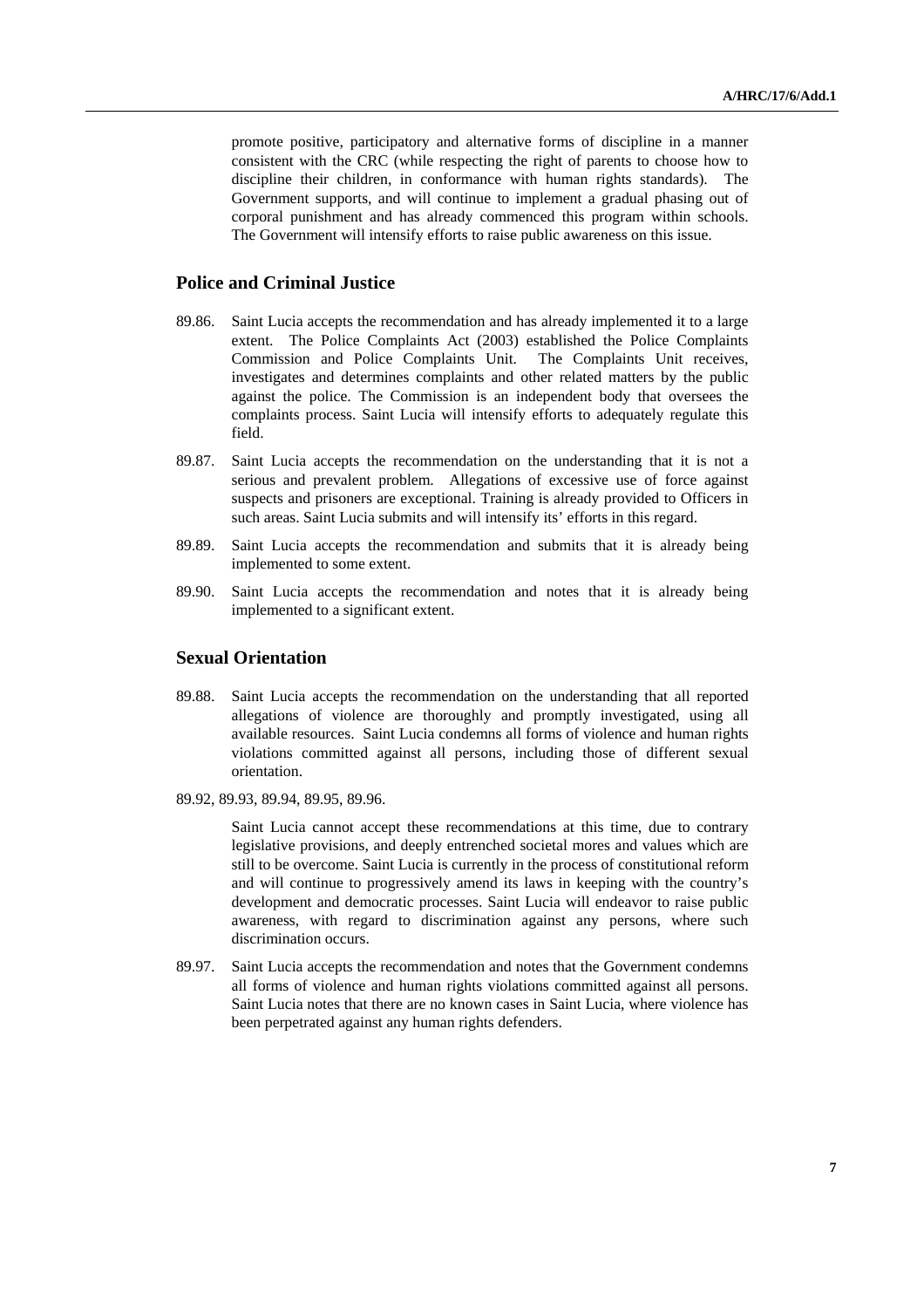# **Poverty/Socio-Economic issues**

- 89.98. Saint Lucia partially accepts the recommendation, and is already acting accordingly. Saint Lucia does not accept the basis of the recommendation which refers to "just distribution of national wealth."
- 89.99. Saint Lucia accepts the recommendation and is already acting accordingly, utilising all available resources.
- 89.100. Saint Lucia accepts the recommendation and will continue to act accordingly.
- 89.101. Saint Lucia accepts the recommendation and will continue to act accordingly.
- 89.102. Saint Lucia accepts the recommendation and will continue to act accordingly.

#### **Health, HIV/AIDS**

- 89.104. Saint Lucia will consider the recommendation, and is already making strides in this direction.
- 89.105. Saint Lucia accepts the recommendation and notes that it is already acting accordingly.
- 89.106. Saint Lucia accepts the recommendation and will continue to act accordingly.

# **Minorities**

89.108. Saint Lucia accepts this recommendation on the understanding that it does not exclude or discriminate against Kweyol speaking members of the community. Saint Lucia notes that the kweyol language is part of the culture and history of the country, and that deliberate efforts are made through various activities, to preserve the traditions, culture and history of Saint Lucia. Saint Lucia will continue to act accordingly.

# **International Assistance**

- 89.111. Saint Lucia accepts the recommendation and will consider accordingly.
- 89.112. Saint Lucia accepts the recommendation.
- 89.113. Saint Lucia accepts the recommendation.
- 89.114. Saint Lucia accepts the recommendation.

# **Miscellaneous**

- 89.49. Saint Lucia accepts the recommendation.
- 89.7. Saint Lucia accepts the recommendation regarding accession to international instruments, to the extent articulated at paragraph 1 above. Saint Lucia accepts the remaining aspects of the recommendation.
- 89.57. Saint Lucia does not accept this recommendation or any phenomenon of racial discrimination as prevalent. Saint Lucia further states that the existence of a distinctive indigenous population is not supported by any research or existing data. Saint Lucia does not condone discrimination in any form against any persons, or